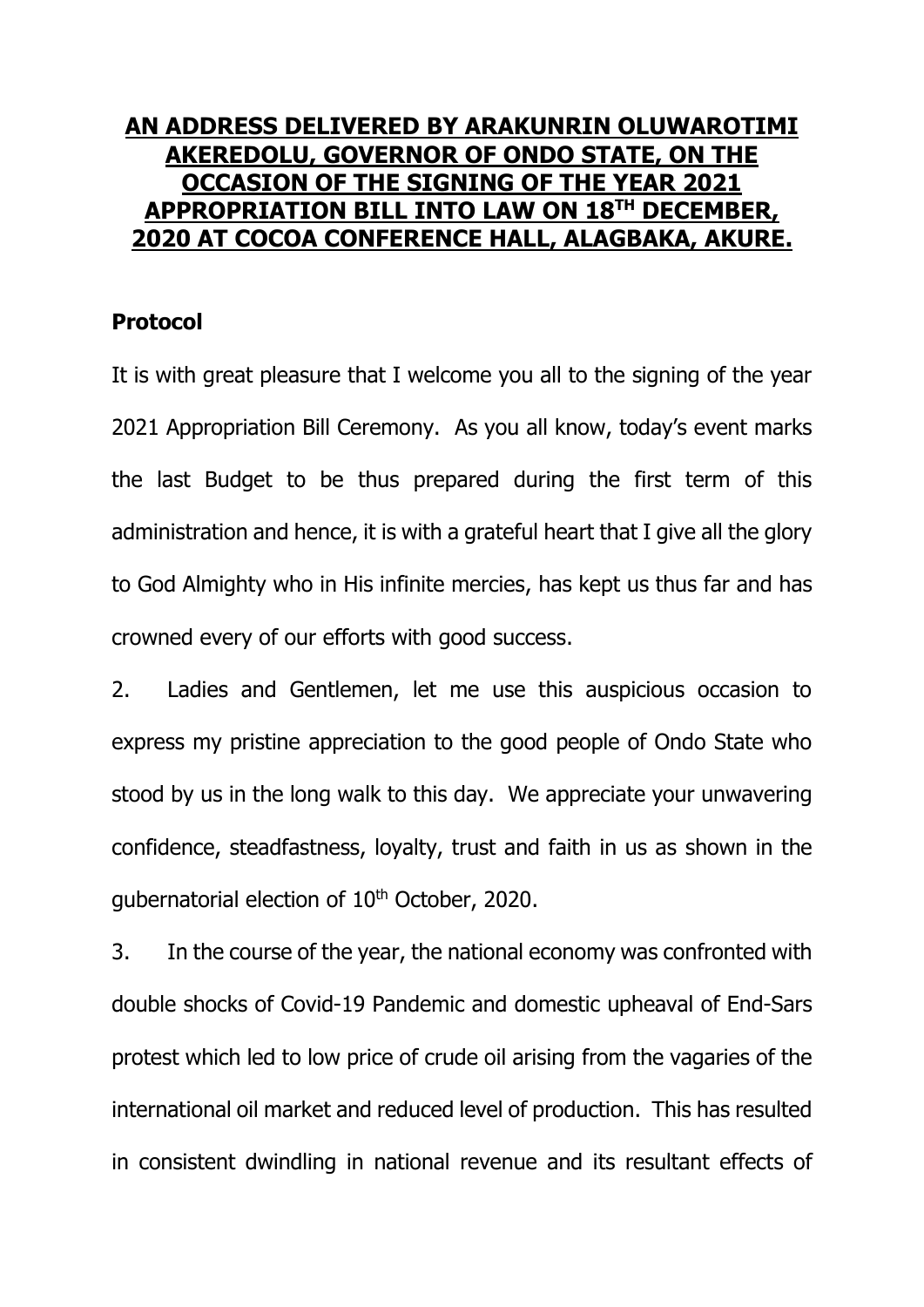substantial reduction in allocations from the nation's Federation Account to all tiers of Government. The economic situation that prevails globally, nationally and indeed, sub-nationally in the outgoing year has made it imperative for our State to identify and embark upon economic rejuvenation to engender self-reliance. We are, therefore, left with no other option than to evolve strategies for steering the ship of the State towards the path of economic viability.

4. Ladies and Gentlemen, it is the resolve of this administration not to be deterred by various economic challenges facing the State. We strongly believe that we can rise out of this dust and pull ourselves by the bootstraps and shake off our current economic challenges, to create a new Ondo State that will be better for all.

5. The 2021 Budget, Christened Budget of **HOPE**, has a total Budget size of  $\frac{1}{2}$  174.873 Billion. Of this amount,  $\frac{1}{2}$  13.633 Billion representing 7.8% is for Debt Service; Netal 2.241 Billion representing 7.0% is for Statutory Transfers to OSOPADEC and the 10% Share of Independent Revenue to Joint-Account and Allocation Committee (JAAC) of Local Government in the State. The sum of  $\frac{479.084}{1}$  Billion and  $\frac{469.915}{1}$  Billion representing 45.2% and 40.0% are for Recurrent Expenditure and Capital Expenditure respectively.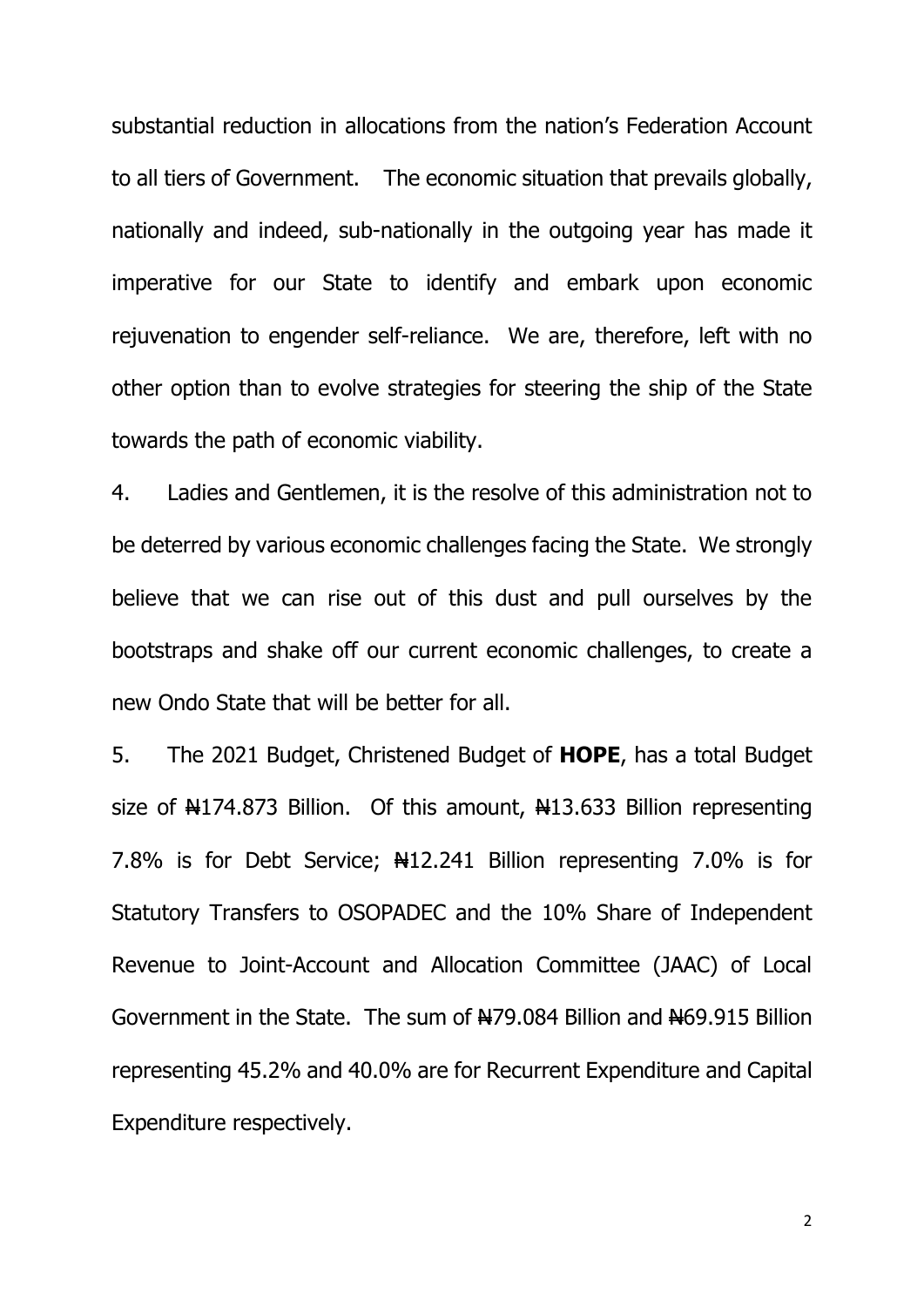6. A major aspect to note about the Budget is the desire to pull our economic 'chestnut out of the fire'. Thus, the 2021 Budget will reactivate our economic life through technical and technological education while ensuring that the avalanche of infrastructural projects are completed. We will use the 2021 appropriation law to bring hope and succour to the most vulnerable of our society. In no distant time, the Commissioner for Economic Planning and Budget, will make the details of the Budget available to the public. I will plead that we all acquaint ourselves with the Budget and position ourselves to run with the provisions as government would ensure strict implementation of the provisions therein.

7. A copy of the Law will be placed on the Ondo State Portal [www.ondobudget.org](http://www.ondobudget.org/) immediately after this ceremony. Hard copies of the Budget will also be made available for the general public. Hence, all Stakeholders are to avail themselves the opportunity provided by studying the details and key-in into its implementation process.

8. Distinguished ladies and gentlemen, I wish to assure you that despite the daunting challenges before us, this Budget will be implemented towards the continued delivery of dividends of good governance to our people. It is our earnest belief that at the end of the Budget year, the State will have moved very close to actualizing the dreams and aspirations of this Administration, which is to transform this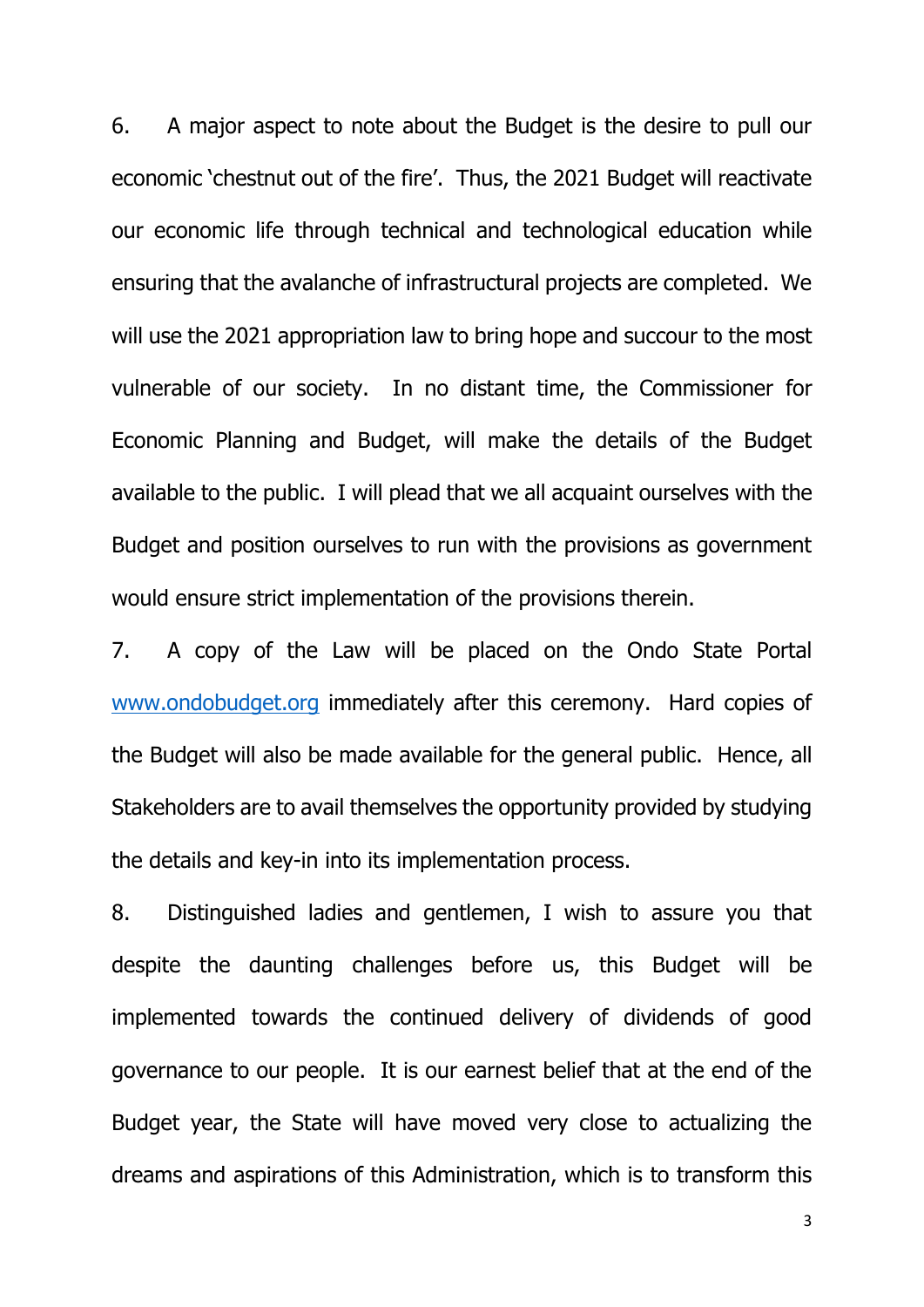State from a Civil Service State to an industrialized one. I also want you all to know that accountability and prudent management of public fund would be our watchword, so as to give value for every Naira spent and to ensure judicious utilization of all appropriated fund. Similarly, I am optimistic that the oversight function of the Honourable members, will further enhance the monitoring aspect of the Budget for seamless implementation.

9. Honourable Members, Ladies and Gentlemen, I wish to particularly appreciate Mr Speaker and all the members of Ondo State House of Assembly for scrutinizing the Budget proposal in record time, without compromising the integrity of the document. I also want to specially appreciate members of the House Committee on Finance and Appropriation, who throughout the process of crafting the Budget demonstrated uncommon sense of dedication, responsibility and painstakingly considered the details of the Budget, even at the expense of their personal conveniences, to ensure speedy passage of the Budget. To all members of that Committee, I say thank you.

10. Also, I want to thank all stakeholders that were involved in crafting this budget, for the numerous ways you have contributed to the success story we are witnessing today. My appreciation also goes to the Management and Staff of Ministry of Economic Planning and Budget for